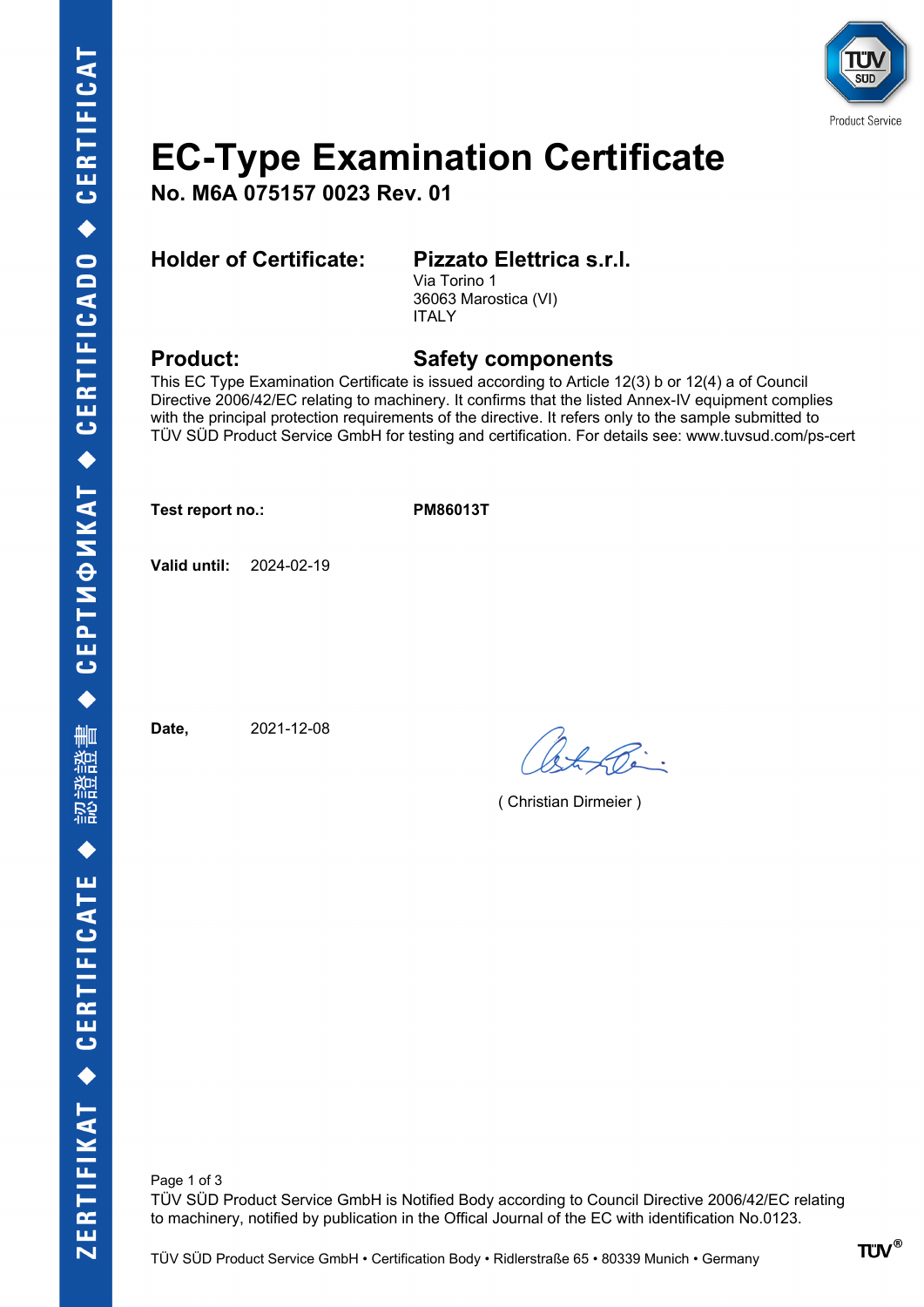

# **EC-Type Examination Certificate**

**No. M6A 075157 0023 Rev. 01**

## **Model(s): Safety Sensor NG Locking Switch**

### **NG 2aabcdee-fffgggghhhhiiiijjjj** with:

**2** Fixed code

- **aa** Actuator head
	- **D1:** Standard head
	- **D5:** key operated auxiliary switch head
	- **D6:** key operated auxiliary switch and anti-panic release push button head
	- **D7:** anti-panic release push button head
	- **D8:** key operated auxiliary switch and remote escape release head
	- **D9:** remote escape release head
- **b** Functioning mode
	- **D:** Power to unlock
	- **E:** Power to lock
- **c** Inputs, outputs and programming
	- **2:** Two safety outputs OS1 OS2, Inserted actuator signaling output O3, Locked actuator signaling output O4, electro-magnet activation input I4
		- **3:** Two safety inputs IS1 IS2, Two safety outputs OS1 OS2, Inserted actuator signaling output O3, Locked actuator signaling output O4, electro-magnet activation input I4
		- **4:** Two safety inputs IS1 IS2, Two safety outputs OS1 OS2, Inserted actuator signaling output O3, Locked actuator signaling output O4, electro-magnet activation input I4 Actuator programming input I3
		- **5:** Two safety inputs IS1 IS2, Two safety outputs OS1 OS2, Inserted actuator signaling output O3, Locked actuator signaling output O4, electro-magnet activation input I4, Actuator programming input I3, EDM feedback input I5
		- **6:** Two safety inputs IS1 IS2, Two safety outputs OS1 OS2, Inserted actuator signaling output O3, device fault signaling output O4, electro-magnet activation input I4, Actuator programming input I3
		- **7:** Two safety inputs IS1 and IS2. Two safety outputs OS1 and OS2. Inserted actuator signaling output O3 (active low), device fault signaling output O4 (active low), electro-magnet activation input I4 or IE1 & IE2, actuator programming input I3.

Page 2 of 3 TÜV SÜD Product Service GmbH is Notified Body according to Council Directive 2006/42/EC relating to machinery, notified by publication in the Offical Journal of the EC with identification No.0123.